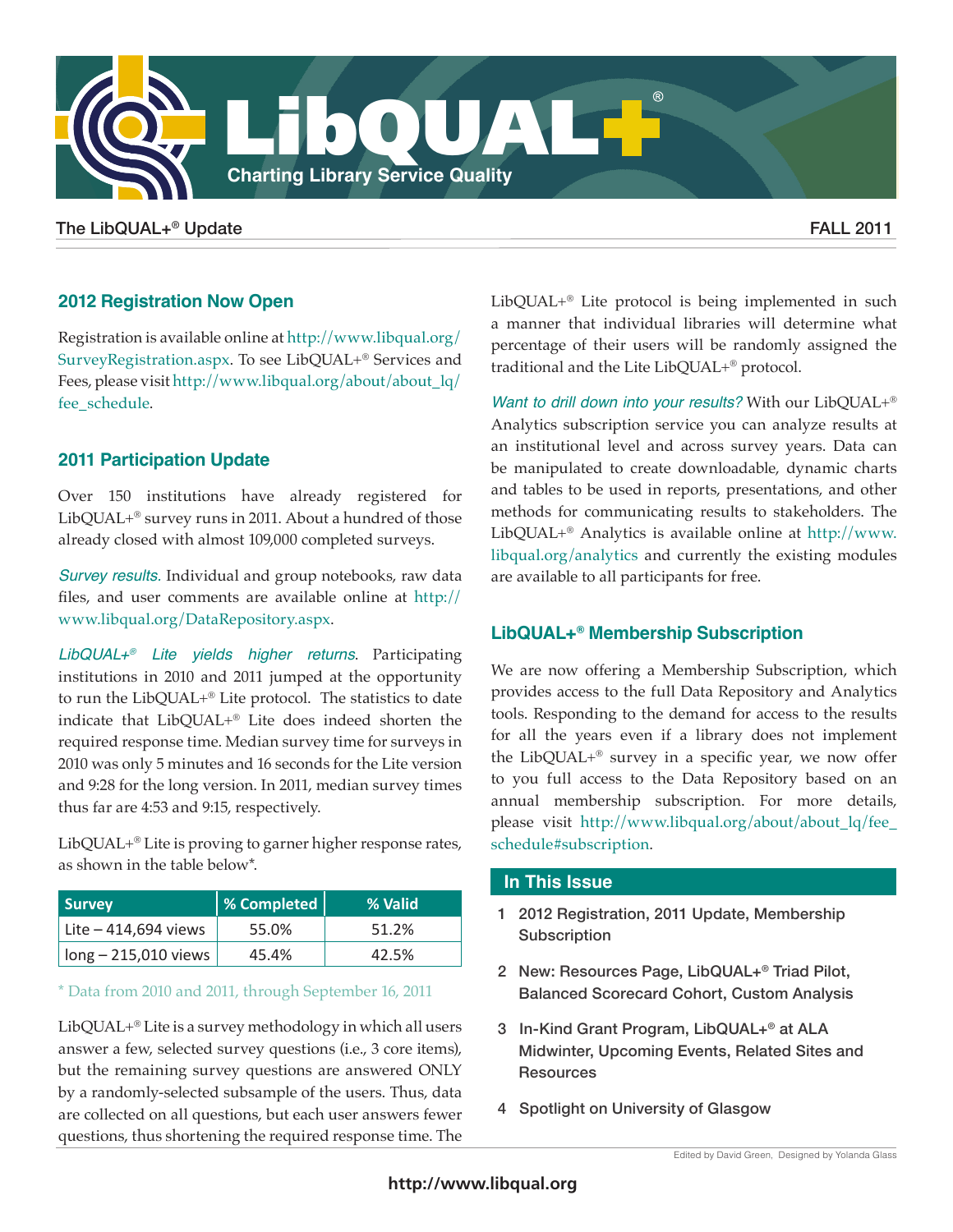## **New Resources Page**

In the Survey Management Center, the section LibQUAL+® Member Resources is where we provide you with helpful information that is not publicly available. We recently added a page on data security, informed consent, confidentiality of data, and obtaining IRB approval, including a sample IRB approval request. Please check the Resources page <http://www.libqual.org/Resources> for other exclusive information, including norms tables, official LibQUAL+® logos, chart templates, and more.

## **LibQUAL+® Triads Pilot**

*You are invited to participate in the LibQUAL+® Triads pilot testing!*

We are seeking libraries to participation in this free pilot program this fall and next spring.

LibQUAL+® Triads is the third protocol option within the suite, joining the original long version and LibQUAL+® Lite. LibQUAL+® Triads benefits include:

- Defining clear priorities for questions/items that score close to one another so libraries can act on those priorities that are MOST important to users;
- Easing respondent burden as it takes less time than the established LibQUAL+® long form; and
- Providing valid data by computing intraindividual score reliability coefficients to aid in screening out user responses that are not trustworthy.

Please let us know if you would like to participate in the LibQUAL+® Triad pilot and actively engage in shaping what we hope will prove to be yet another useful variation of the protocol.

You can read a detailed description of the Triads protocol in "An Introduction to the LibQUAL+® Triads Protocol: Using Ipsative Measurement to Assess Highly Desired Outcomes," a paper presented at the Northumbria conference in August. Available at: [http://www.libqual.](http://www.libqual.org/documents/LibQual/publications/LQ_triad.pdf) [org/documents/LibQual/publications/LQ\\_triad.pdf](http://www.libqual.org/documents/LibQual/publications/LQ_triad.pdf).

## **New Balanced Scorecard Cohort**

The Association of Research Libraries (ARL) and the Ascendant Strategy Management Group agreed to begin development of Balanced Scorecards (BSCs) for a group of 10 libraries this year. The BSC allows an organization to focus on a relatively small number of carefully chosen measurements aligned with the library mission and strategies to provide a quick, but comprehensive, picture of organizational performance. The BSC examines the organization from four perspectives: User, Finance, Internal Processes, and Learning and the Future. Four to eight metrics are devised for each perspective.

The 10 university libraries participating in this second BSC cohort are:

- University at Buffalo, SUNY
- University of Calgary
- Case Western Reserve University
- Emory University
- Florida State University
- James Madison University
- New York University
- University of North Texas
- University of Notre Dame
- Texas Tech University

### **New Custom Analysis Available!**

This fall, we are introducing the User Subgroup Analysis, which provides a breakdown of the positions selected by respondents (e.g., for undergraduates, results will be broken down by First Year, Second Year, Third Year, etc.; for faculty by Professor, Associate Professor, Assistant Professor, etc.). We continue to offer the Library Branch Analysis and Customized Discipline Analysis. For a complete list of services and fees, please visit: [http://www.libqual.](http://www.libqual.org/about/about_lq/fee_schedule) [org/about/about\\_lq/fee\\_schedule.](http://www.libqual.org/about/about_lq/fee_schedule) To order a customized analysis, send an e-mail to [libqual@arl.org.](mailto:libqual@arl.org)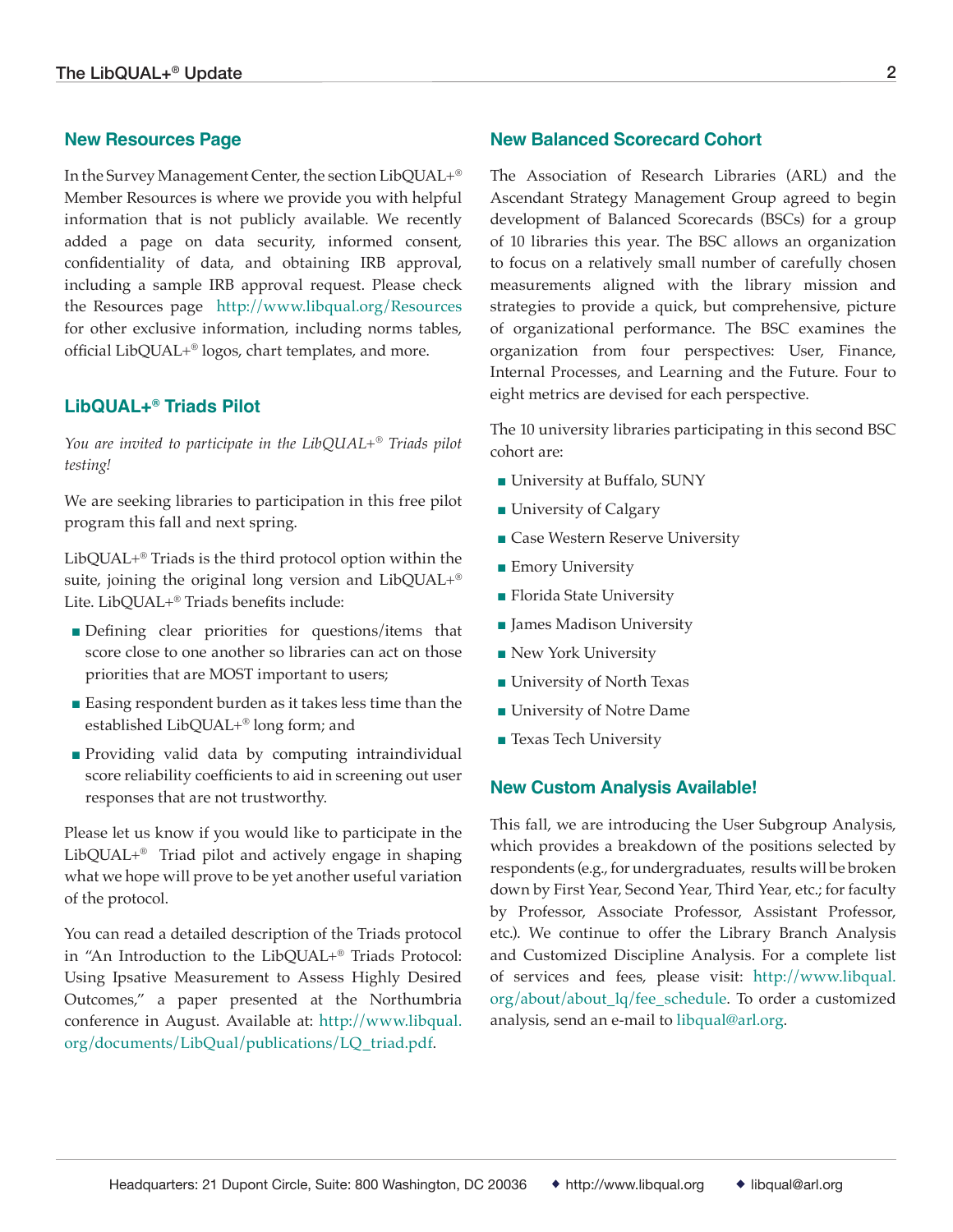

# **2012 In-Kind Grant Program N** Deadline: December 16, 2011

We are inviting applications for In-Kind Grants for 2012. Please visit [http://www.arl.org/news/pr/](http://www.arl.org/news/pr/LibQUALgrant7april11.shtml) [LibQUALgrant7april11.shtml](http://www.arl.org/news/pr/LibQUALgrant7april11.shtml) for complete information. There are more details on the program and past winners at [http://www.libqual.org/about/about\\_lq/in\\_kind\\_grant.](http://www.libqual.org/about/about_lq/in_kind_grant)



## **Booth #1649 at ALA Midwinter in Dallas, Texas**

From January 20–23, we will have the LibQUAL+® booth open at the Dallas Convention Center. Current and past participants are encouraged to tend the booth alongside the LibQUAL+® Team! For more details, see [http://www.](http://www.libqual.org/events/1272) [libqual.org/events/1272.](http://www.libqual.org/events/1272)

### **LibQUAL+® Training Sessions in Dallas**

This full-day of free training on January 23 during ALA Midwinter is required for new participants and recommended for all survey administrators.

#### **Session I: Survey Introduction**

■ Provides information on the project's development and origins, as well as basic practical information for getting started with the survey at your library.

### **Session II: Survey Administration**

■ Provides practical information for administering the survey at your library, including: articulating survey objectives/desired outcomes, creating an assessment group or team, marketing your survey, navigating the LibQUAL+® online system (preferences, customization, monitoring survey progress), and obtaining results.

#### **Session III: Survey Results**

■ Will provide an overview of recent LibQUAL+® participation, report the latest research, help participants to begin to interpret their institutional notebooks, and share best practices in using the results.

## **Upcoming Events**

**Service Quality Evaluation Academy** *March 12–16, 2012 New Orleans, LA*

[www.arl.org/stats/statsevents/sqacademy](http://www.arl.org/stats/statsevents/sqacademy)

The Service Quality Evaluation Academy addresses this community-wide need for new strategies and methods of library assessment by pursuing the following goals:

- Enhance the pool of librarians with advanced assessment skills by teaching quantitative and qualitative methods for assessing and improving outcomes and service quality;
- Create an infrastructure for libraries to design and develop outcomes-based library assessment programs; and
- Build capacity for assessment through advocating its use and providing model programs and projects to the broader library and museum communities.

### **Participants' Related Sites**

Be sure to check out [http://www.libqual.org/about/about\\_](http://www.libqual.org/about/about_survey/related_sites) [survey/related\\_sites](http://www.libqual.org/about/about_survey/related_sites) to see how other libraries are using the web to share results and findings with stakeholders. If you would like your web site highlighted on this page, just send us an email at [libqual@arl.org.](mailto:libqual@arl.org)

North-West University Potchefstroom Campus Library presentation of findings and action plans and [photos of](http://www.facebook.com/media/set/?set=a.190385194360369.47731.131449440253945&type=1)  [their incentive winners:](http://www.facebook.com/media/set/?set=a.190385194360369.47731.131449440253945&type=1)

[http://v-drpl-lnx1.nwu.ac.za/webfm\\_send/24362](http://v-drpl-lnx1.nwu.ac.za/webfm_send/24362)

### **Contribute to Resources**

If you have been using LibQUAL+® results, please send us your materials, links, marketing messages, and branding, and other useful information by sending an email to [libqual@arl.org.](mailto:libqual@arl.org) Thank you for your contribution!

Virtual Share Fair

[http://www.libqual.org/resources/share\\_fair](http://www.libqual.org/resources/share_fair)